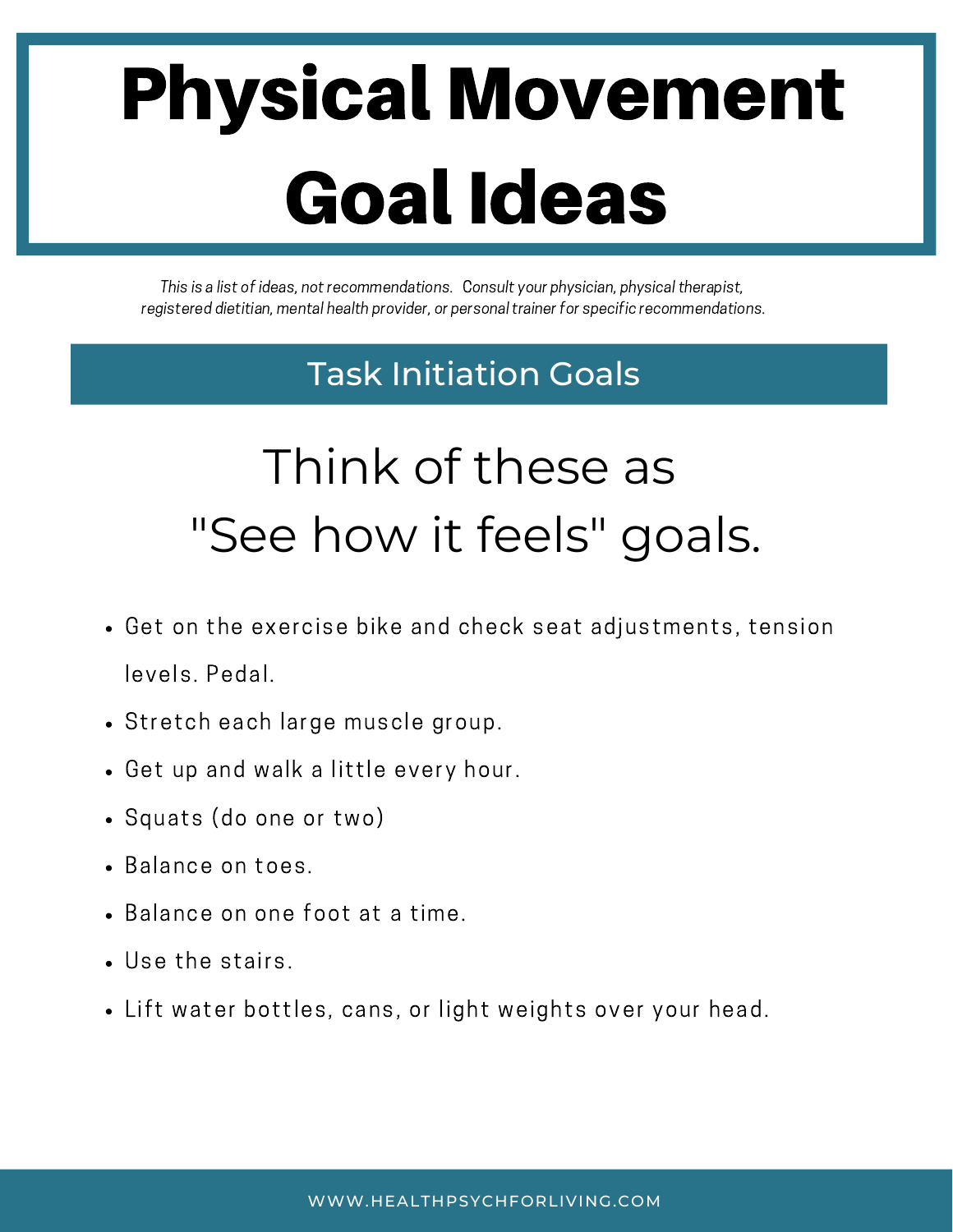## Physical Movement Goal Ideas

This is a list of ideas, not recommendations. Consult your physician, physical therapist, registered dietitian, mental health provider, or personal trainer for specific recommendations.

#### Early, Measured Goals

- Stretch each large muscle group for two minutes each.
- Go 250 steps per hour.
- Squats Do five.
- Go up a flight of stairs at least five times per day.
- Pedal on a stationary bike for ten minutes, lowest resistance to notice an effort.
- Up on toes five times.
- Balance on one foot five times for ten seconds each.
- Lift light weights over your head five times.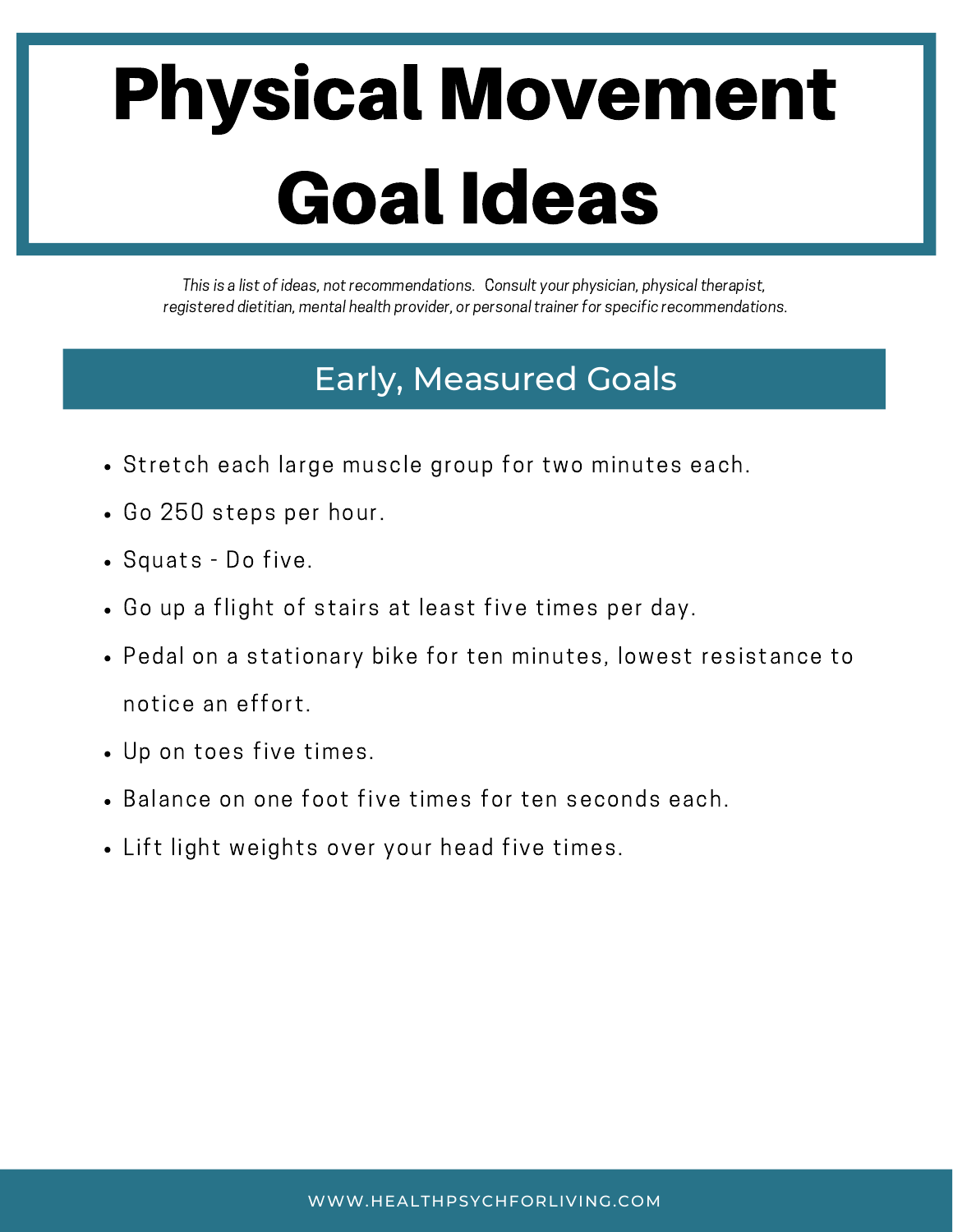## Physical Movement Goal Ideas

This is a list of ideas, not recommendations. Consult your physician, physical therapist, registered dietitian, mental health provider, or personal trainer for specific recommendations.

#### Graduated, Measured Goals

- Add five minutes each exercise day for timed activities.
- Add five repetitions each exercise day.
- Add 250 steps per day.
- Add a flight of stairs per day.
- Add a level of resistance each week for weighted or intensitylevel activities.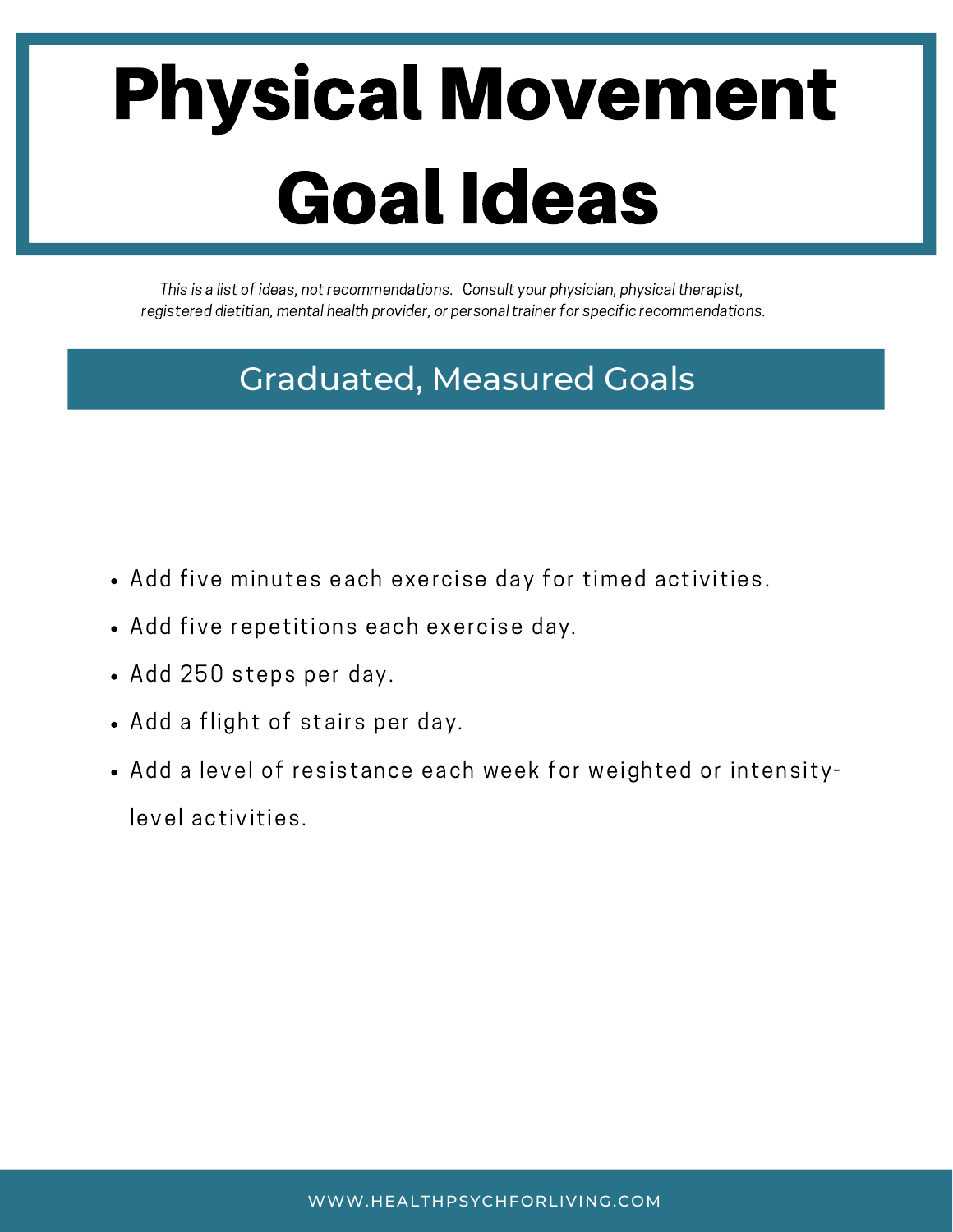# Nutrition Goal Ideas

This is a list of ideas, not recommendations. Consult your physician, physical therapist, registered dietitian, mental health provider, or personal trainer for specific recommendations.

#### Incorporate More Veggies

- Add fresh spinach to scrambled eggs, sandwiches, or frozen skillet meals.
- Have cherry tomatoes as part of a snack.
- Add broccoli to macaroni and cheese.
- Have baby carrots with hummus or other healthy dip.
- Include extra cooked vegetables to pasta sauce, blend for smooth texture.
- Add fresh cooked vegetables to scrambled eggs.
- . Bulk up frozen skillet meals with extra frozen veggies.
- Put main dishes on top of riced cauliflower.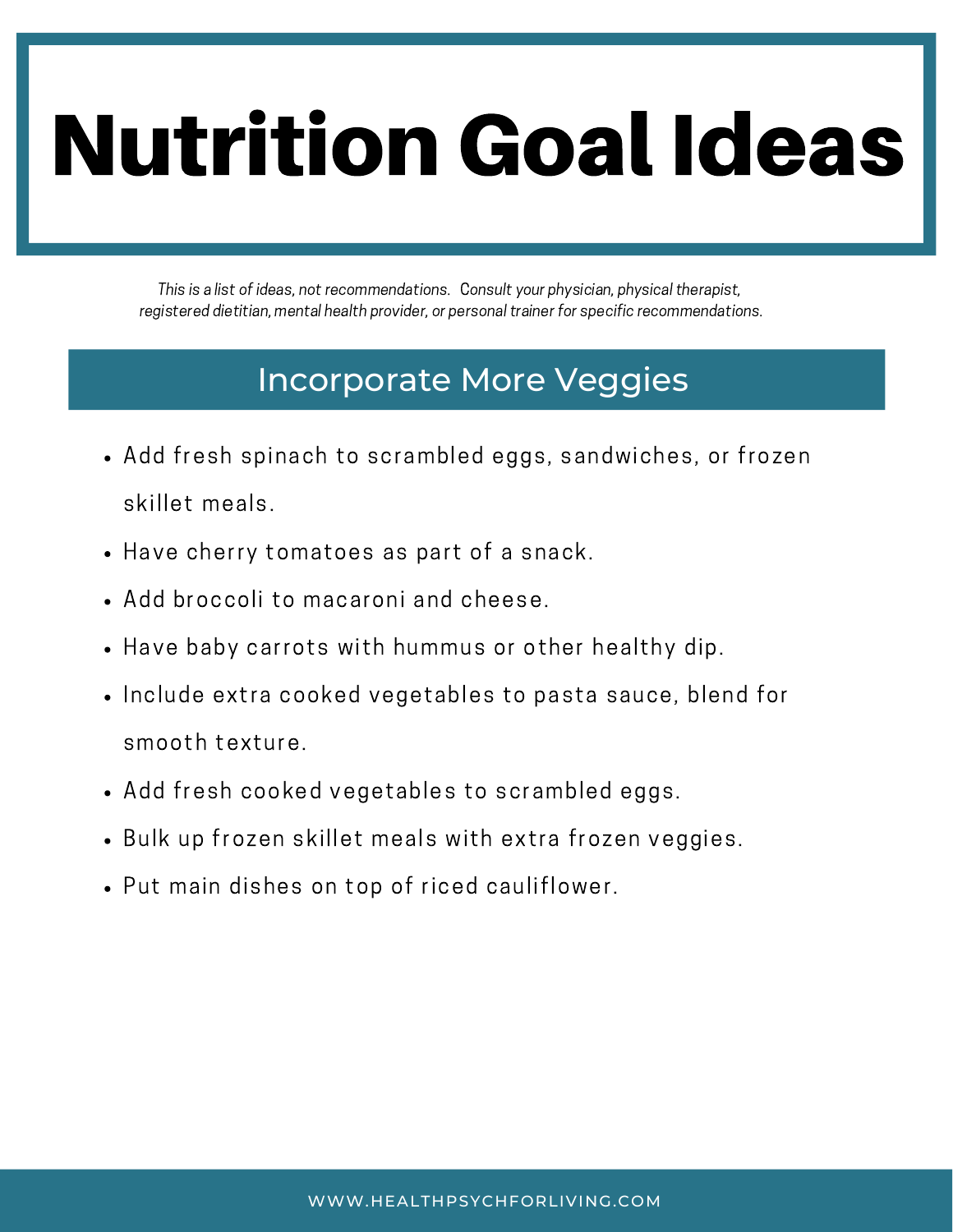# Nutrition Goal Ideas

This is a list of ideas, not recommendations. Consult your physician, physical therapist, registered dietitian, mental health provider, or personal trainer for specific recommendations.

#### Replace Added Sugars

- Add raisins, bananas or berries to cereal instead of sugar.
- Keep grapes on the counter for grab-and-go snack.
- Enjoy fruit with a touch of melted semi-sweet dark chocolate.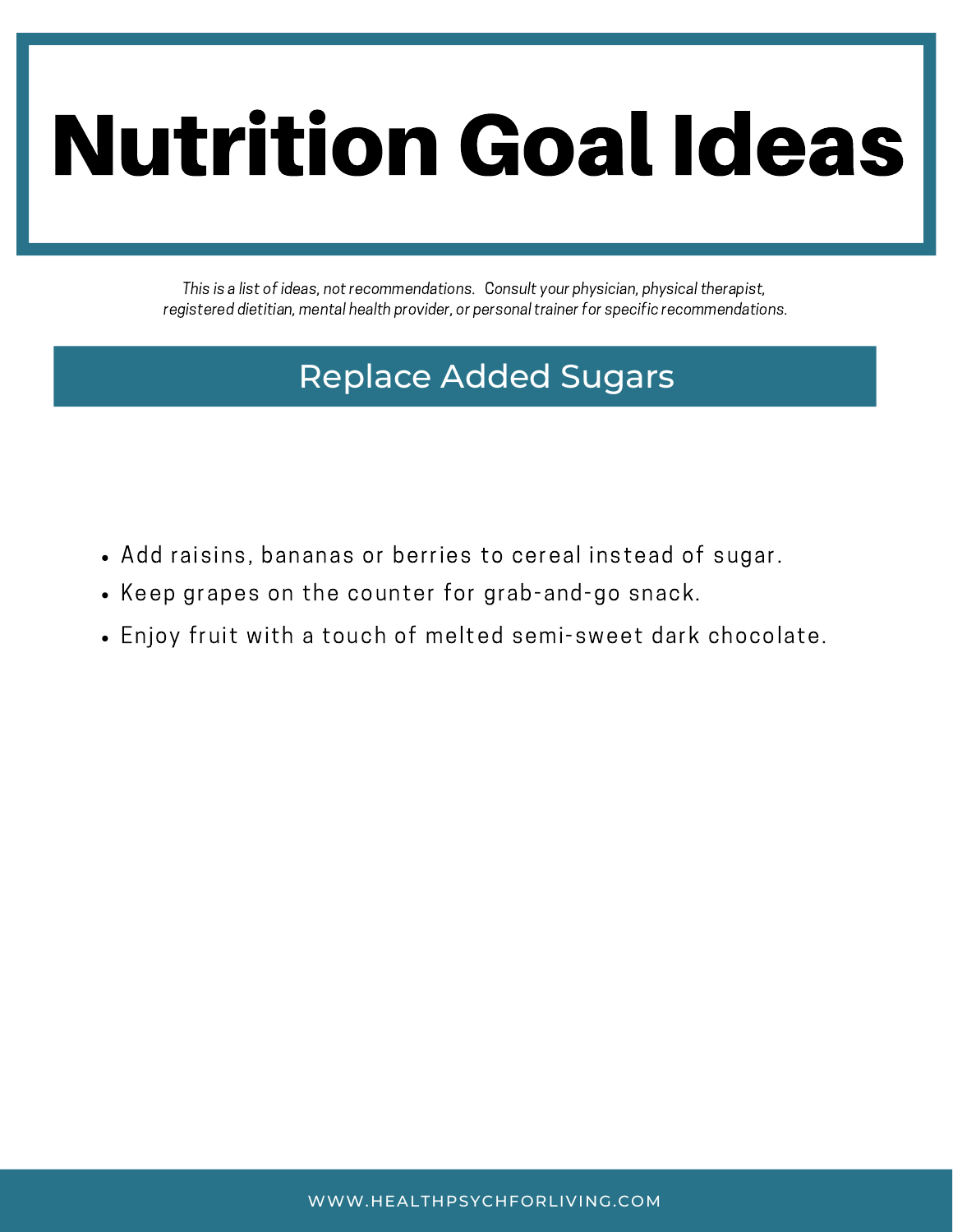# Nutrition Goal Ideas

This is a list of ideas, not recommendations. Consult your physician, physical therapist, registered dietitian, mental health provider, or personal trainer for specific recommendations.

#### Drink More Water

- . Take a sip or two every 30 minutes.
- Have a glass of water with every meal. If you have another beverage, alternate sips.
- Try new flavors of seltzer and find the one or two you like best. Drink it with dinner every night.
- Add a little bit of water to juice, gradually increasing it as you adjust to the taste.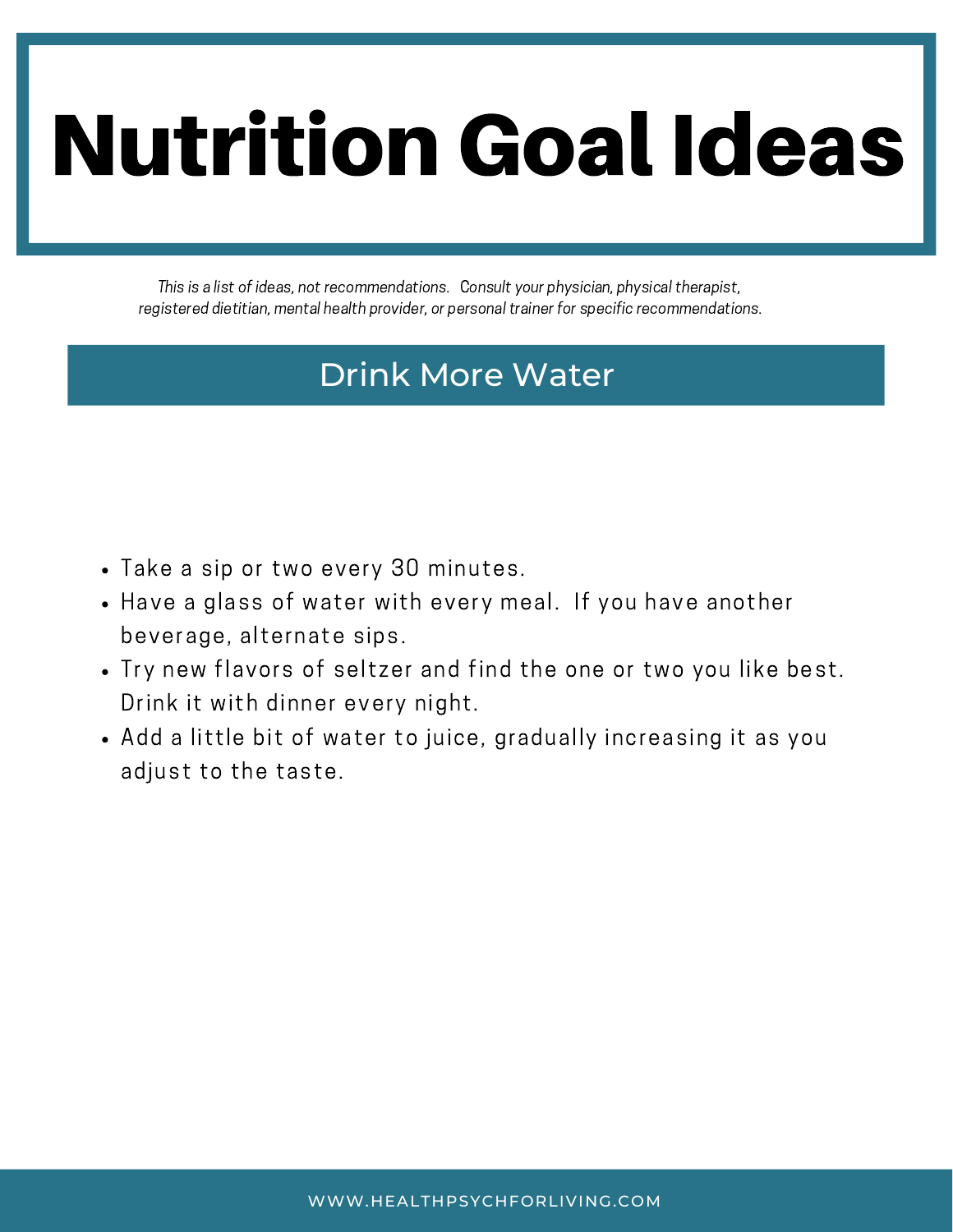## Tension Reduction Goal Ideas

This is a list of ideas, not recommendations. Consult your physician, physical therapist, registered dietitian, mental health provider, or personal trainer for specific recommendations.

#### Task Initiation Goals

- Search meditation/relaxation videos on [Youtube](https://www.youtube.com/channel/UC_edDLvfRM-q26ckGLwJ6Kw) and find some you would like to try.
- Take a mindful breath before every transition in your day.
- Practice a brief grounding technique.
- Set an alarm to remind you to sit up straight.
- Take a minute to glance away from what you're doing and notice your surroundings.
- Close your eyes and hear the sounds you haven't been noticing.
- Squeeze and release your hands.
- Do a quick body scan of a problem area.- Release any tension you find.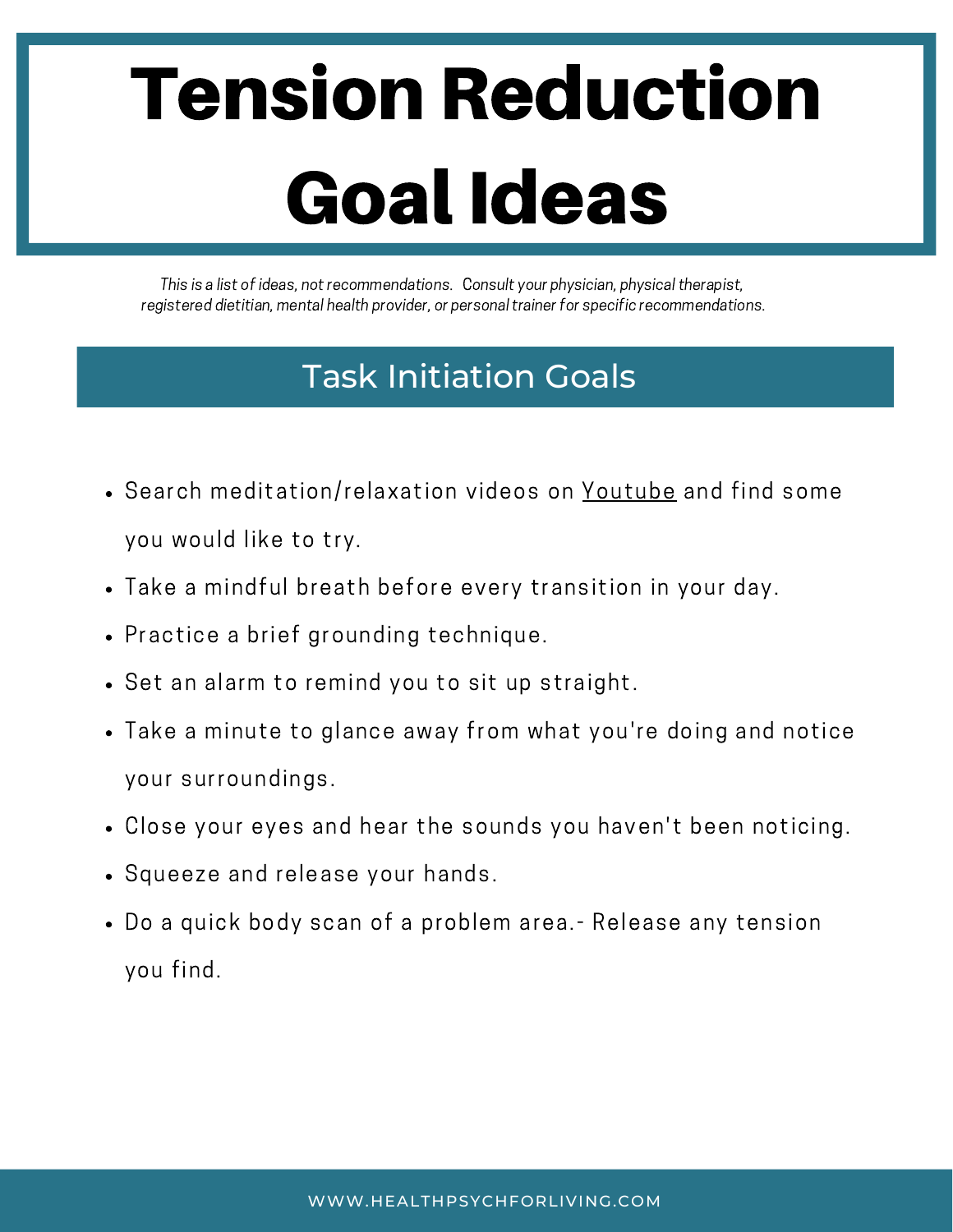## Tension Reduction Goal Ideas

This is a list of ideas, not recommendations. Consult your physician, physical therapist, registered dietitian, mental health provider, or personal trainer for specific recommendations.

#### Early, Measured Goals

- Practice mindful breathing for one full minute.
- Complete a quick scan of your entire body. Relax any tension you find.
- Use alternate nostril breathing for five complete cycles.
- Use progressive muscle relaxation in muscle groups, working your way up or down.
- Do a body scan for two minutes.